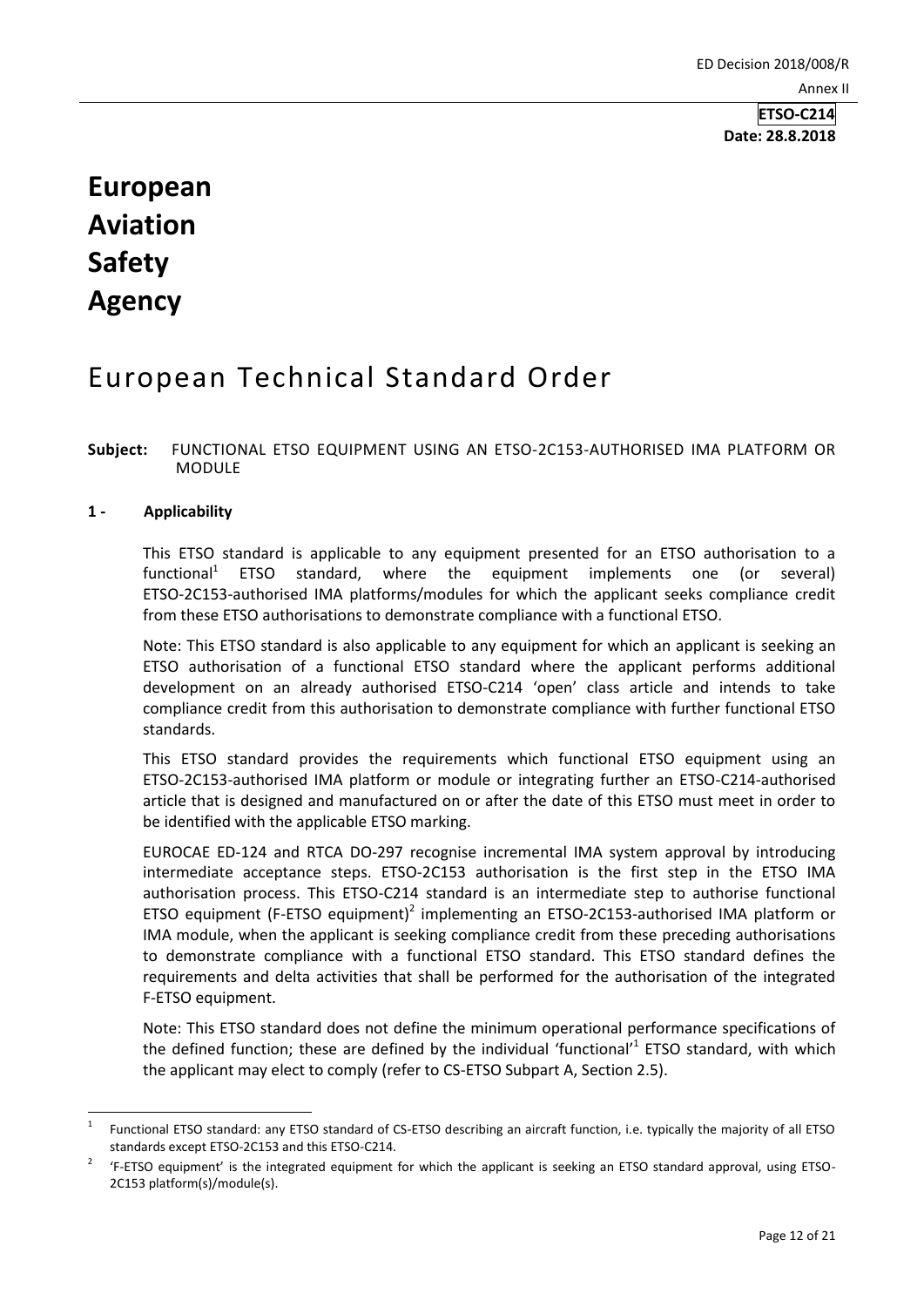## **2 - Procedures**

## **2.1 - General**

The applicable procedures are detailed in CS-ETSO Subpart A.

#### **2.2 - Specific**

## **2.2.1 - Access to the information of the selected ETSO-2C153 platforms/modules**

The applicant is responsible for establishing the necessary communication channels with the ETSO-2C153 holder company.

The applicant shall have access to all necessary design data as a 'user' of the ETSO-2C153 platform (for instance, the declaration of design performance, user guide/manual per ETSO-2C153 Appendix 3, installation manual, environmental qualification plans/reports, etc.).

The applicant's organisation shall establish a communication means to obtain timely notifications of design changes, open problem reports (at least the ones impacting the usage of the platform), occurrence reports and airworthiness directives (ADs) that affect or relate to the ETSO-2C153 platforms/modules.

#### **2.2.2 - Assessment of design changes**

The applicant shall perform a change impact analysis on ETSO-2C153 platform design evolutions on the functional ETSO equipment, and shall perform the necessary development life cycle activities that are impacted by the ETSO-2C153 changes.

Note: The functional ETSO holder is responsible for assessing the classification of the changes to the F-ETSO equipment as minor or major as per Part 21.A.611 and for providing the necessary associated justification.

Change management processes shall be compliant with AMC 20-170 Section 5.4.

#### **2.2.3 - Assessment and reporting of open problem reports (OPRs)**

The management, analysis and classification of OPRs shall be performed by the applicant following the objectives of AMC 20-170 Section 5.5, for which objective a) of that section is adapted to the F-ETSO context as follows:

- *a) The reporting of open problem reports (OPRs) between the different ETSO-2C153 platforms/modules and the F-ETSO equipment shall be established and assessed by the F-ETSO applicant.*
- **3 - Technical conditions**

#### **3.1 – Basic**

## **3.1.1 - Minimum performance standard**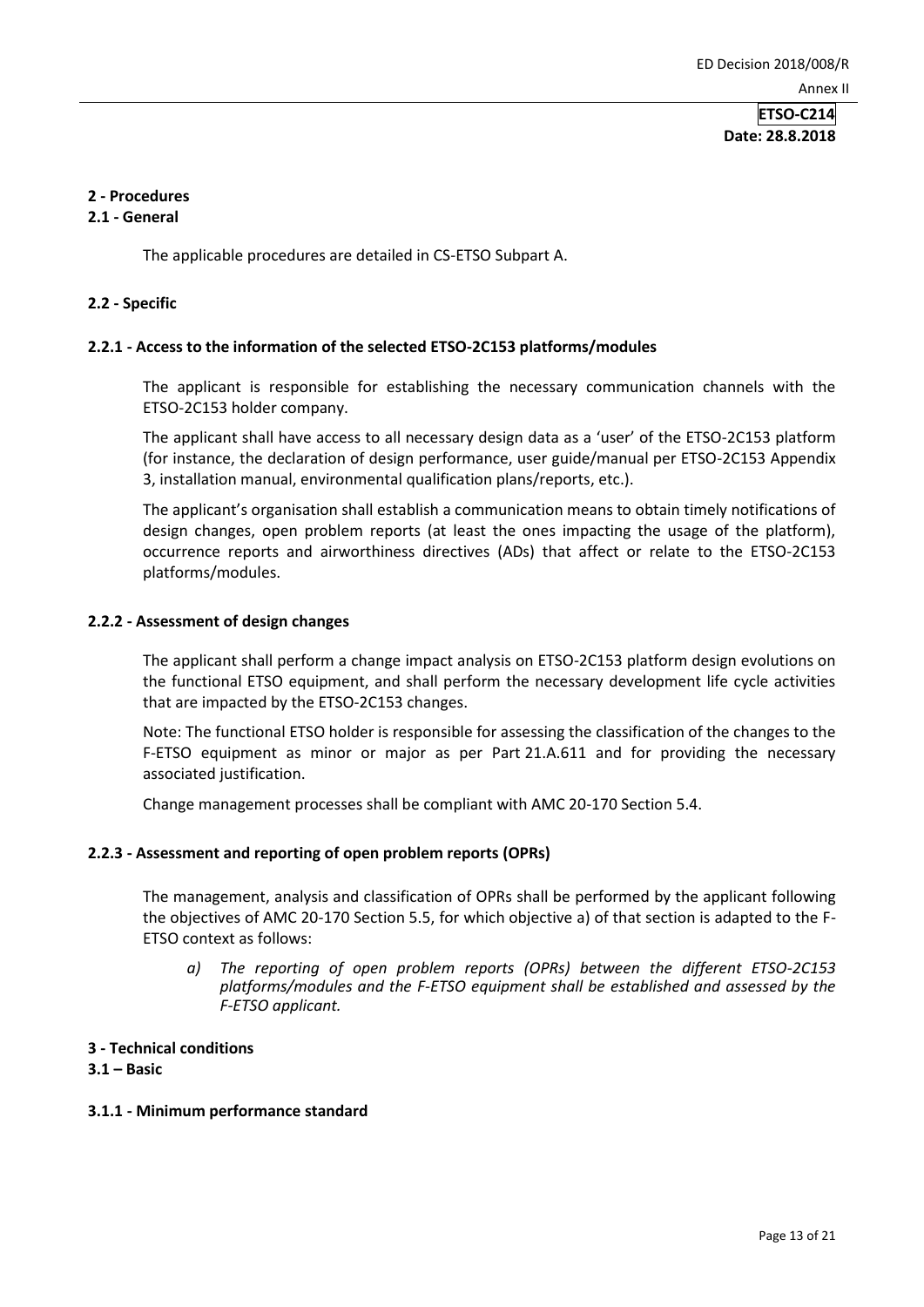This section provides the minimum performance standard requirements for the process of further development of equipment using an ETSO-2C153-authorised platform(s)/module(s) for which a functional ETSO authorisation (defined as the F-ETSO equipment) is sought.

The process requirements will cover the environmental qualification, the hardware development assurance, software development assurance and finally the integration of these developed items into the F-ETSO equipment to demonstrate compliance for the intended function, using the credit of the authorised ETSO-2C153 platform(s)/module(s).

## **Definition of classes**

This ETSO is an incremental step between ETSO-2C153 and complete IMA systems certified during an aircraft type certification. Depending on the future evolution of the F-ETSO equipment, two classes have been defined:

- 'open' class, and
- 'closed' class.

'Open' class refers to an ETSO article that has been integrated taking into account the provisions for future evolution (\*) of the ETSO article but restricted to an IMA context. That means that there are still shared resources available after the integration of all the functions of the F-ETSO article, and that the performance and usage constraints of the remaining resources have been characterised.

'Closed' class refers to ETSO articles that have been integrated and where no evolution (\*) has been anticipated, with all IMA-related activities considered closed. The performance of the remaining resources is not characterised. An F-ETSO 'closed' class article no longer offers the capability for IMA development. Design changes may still be performed in accordance with the Part-21 provisions, as for other ETSO articles.

*(\*) The term 'evolution' in these sentences refers to further development of functions using the remaining resources of the IMA, and without affecting the performance of the already authorised F-ETSO function.*

| <b>Class</b> | Minimum performance standard              |
|--------------|-------------------------------------------|
| 'Open'       | Section 3 of this document and Appendix 1 |
| 'Closed'     | Section 3 of this document                |

## **3.1.1.1 - Use of 'ETSO-2C153'-authorised platforms/modules**

#### Identification of the ETSO-2C153 platforms/modules used

- (a) The applicant shall clearly define the ETSO-2C153 platforms/modules used in the design and the associated ETSO-2C153 authorisation credit that is intended to be used for the F-ETSO equipment compliance demonstration.
- (b) The ETSO approval and the part number of the ETSO-2C153 platforms/modules used shall be clearly referenced in the ETSO certification programme. The ETSO approval and the part number, including the issue/minor revisions of the ETSO-2C153 platforms/modules used, shall be clearly referenced in the declaration of design and performance (DDP).
- (c) Any resources/functions included in the ETSO-2C153 platforms/modules but unused in the current F-ETSO equipment shall be clearly identified in the ETSO certification programme or any related software/hardware plans.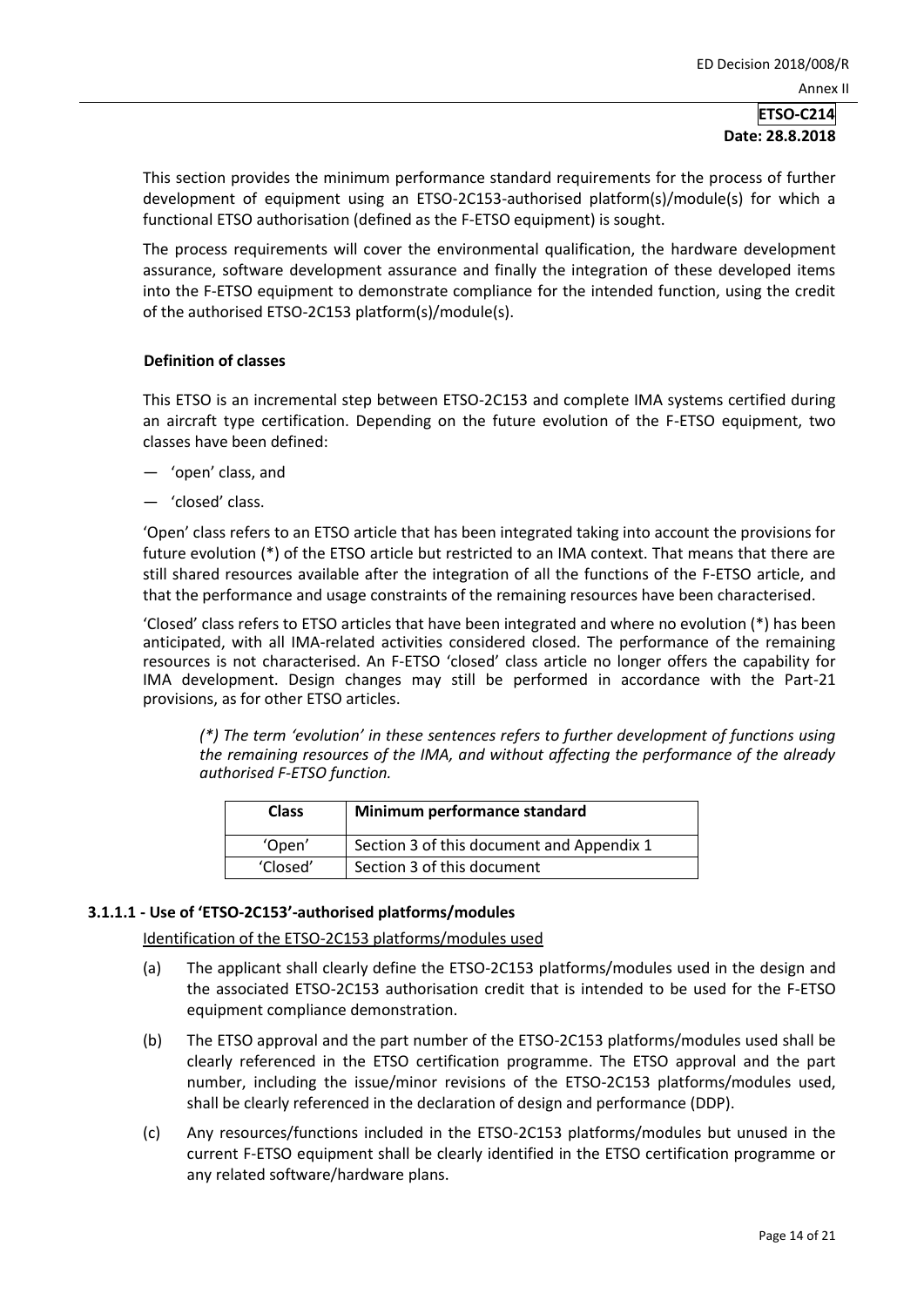(d) The applicant shall identify and quantify the usage (used and unused features) of the ETSO-2C153 platform resources, including the usage of its health monitoring and fault management resources.

## Proper use of the ETSO-2C153 platform(s)/module(s)

(e) The applicant shall demonstrate the proper use of the ETSO-2C153 platform(s)/module(s), including compliance with the ETSO-2C153 platform integration requirements/user requirements and with the requirements for the correct use of platform safety features. In particular, the applicant shall demonstrate that the use, the partitioning, the configuration of the resources and the installation of the items are performed on the ETSO-2C153 platform/modules in compliance with the ETSO-2C153 user manual, installation manual or equivalent data (as documented per ETSO-2C153 Appendix 3). This also includes the deactivation or disabling of unused ETSO-2C153 functions/modules, when available, or the means to ensure that the intended function is performed without any interference from unused ETSO-2C153 functions/modules.

## **3.1.1.2 - Equipment/hardware/software development**

The ETSO certification programme shall describe the F-ETSO equipment and its structural breakdown. This shall include the use and integration of the ETSO-2C153-authorised platform(s)/module(s) within the F-ETSO equipment. The F-ETSO equipment certification programme shall introduce the planning, the organisation, the division of tasks and the development, validation, integration, and verification activities conducted on the F-ETSO article, including the tool environment used for those activities.

Considerations regarding the content of this ETSO certification programme and guidance can be found in ED-124 Chapter 4.4.3, referring to 'IMA system certification plans'.

In particular, the ETSO certification programme shall indicate the structure of the life cycle data that will support the compliance demonstration with the ETSO requirements.

#### **Non-ETSO functions**

Any non-ETSO function embedded in the equipment shall be developed and integrated in conformance to the requirements of this section, in order to be able to demonstrate that it does not interfere with the ETSO functions.

Any non-ETSO functions embedded in the equipment shall be clearly identified as non-ETSO functions in the ETSO certification programme.

#### **3.1.1.2.1 - Hardware development**

- (a) The applicant shall clearly define the additional hardware part that will be developed and integrated with the ETSO-2C153 platforms/modules that are used.
- (b) The development of the hardware shall be compliant with CS-ETSO Subpart A Section 2.3.

## **3.1.1.2.2 - Software/application development**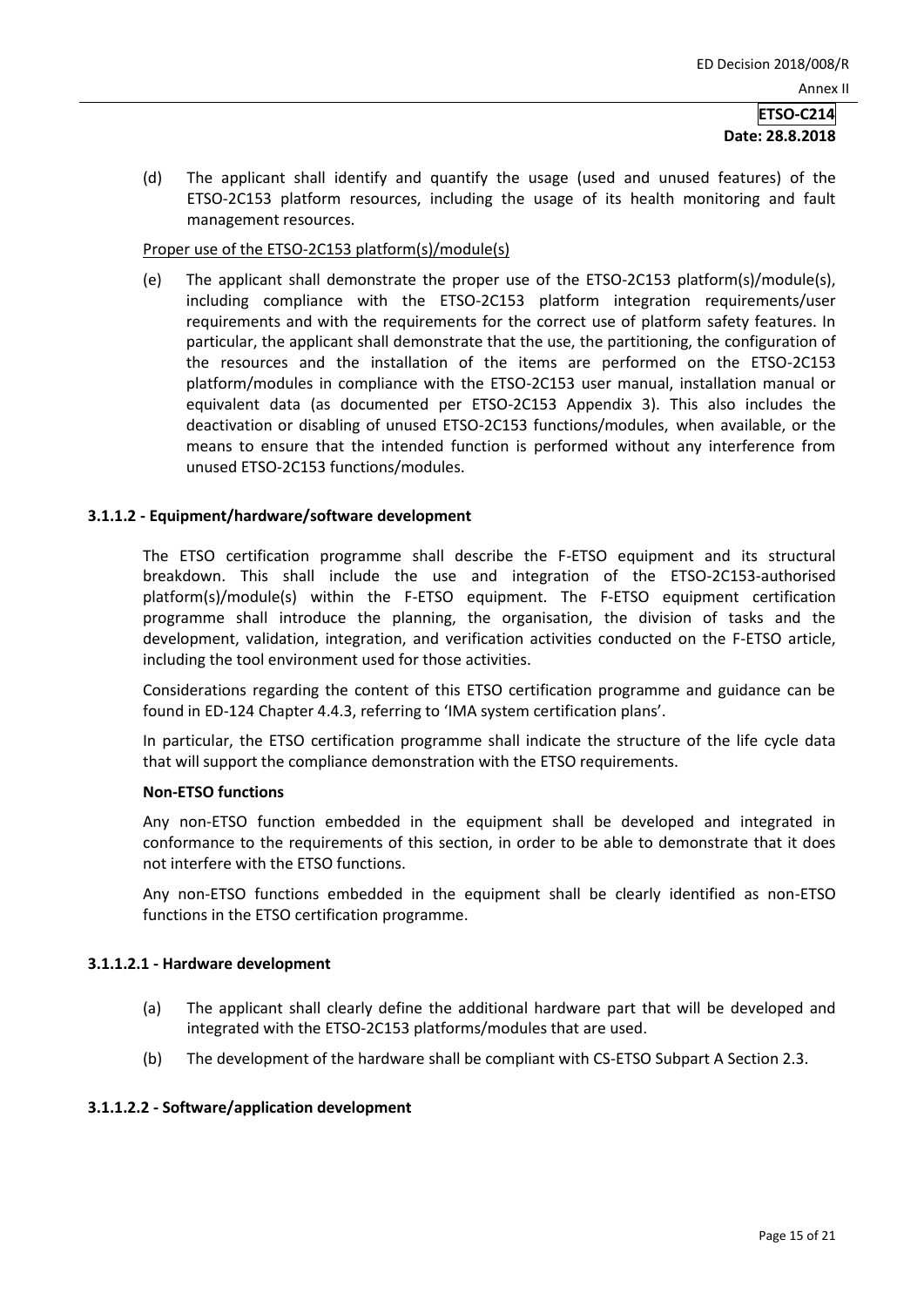- (a) The applicant shall clearly define the software applications that will be developed and integrated with the ETSO-2C153 platforms/modules that are used and with any possible additional hardware.
- (b) The development of hosted applications shall be compliant with CS-ETSO Subpart A Section 2.2.
- (c) The development of the hosted applications executing on an ETSO-2C153 platform shall comply with the Task 2 objectives defined in ED-124/DO-297 Table A-2 and Chapter 4.3.1, except Objective 4.3.1.d, and with the following adaptation for Objective 4.3.1.a, where the ED-124/DO-297 text is replaced by:

## *Objective 4.3.1.a:*

*'*Demonstrate that each application performs its intended function and satisfies the related ETSO standard and Subpart A Section 2.2 requirements and the F-ETSO article requirements while properly utilising the appropriate platform resources and interfacing with other modules and/or applications.'

Particularly it shall be demonstrated that the hosted application on the ETSO-2C153 platform/module complies with the user requirements provided by the ETSO-2C153 provider (see the CS-ETSO/ETSO-2C153 standard — Appendix 3).

(d) Any non-ETSO application embedded in the ETSO article shall be developed in conformance to the above requirements (b) and (c) in order to be able to demonstrate that it does not interfere with the ETSO functions.

The associated life cycle data to demonstrate the above requirements shall be produced and organised to support the functional ETSO system integration objectives, and to show that the applications are executing correctly within the platform and module requirements and limitations.

Even though the objectives for the development of hosted applications remain applicable, when relevant, some activities/life cycle data might be combined with F-ETSO equipment activities/data (next section).

## **3.1.1.2.3 - Equipment integration process**

There are several levels of integration that are possible for functional ETSO equipment using ETSO-2C153-authorised platforms/modules, of which some examples are listed below:

- the integration of software applications on an ETSO-2C153 platform;
- the integration of several ETSO-2C153 modules to build an integrated equipment and its software applications; and
- the integration of additional hardware simultaneously with software applications, together with an ETSO-2C153 platform/module or additional hardware, into an ETSO-2C153 rack platform (class RH).

#### **General objective**

(a) The applicant shall perform the integration of the ETSO-2C153 platform(s) and modules used with any additional hardware and the hosted software applications. These integration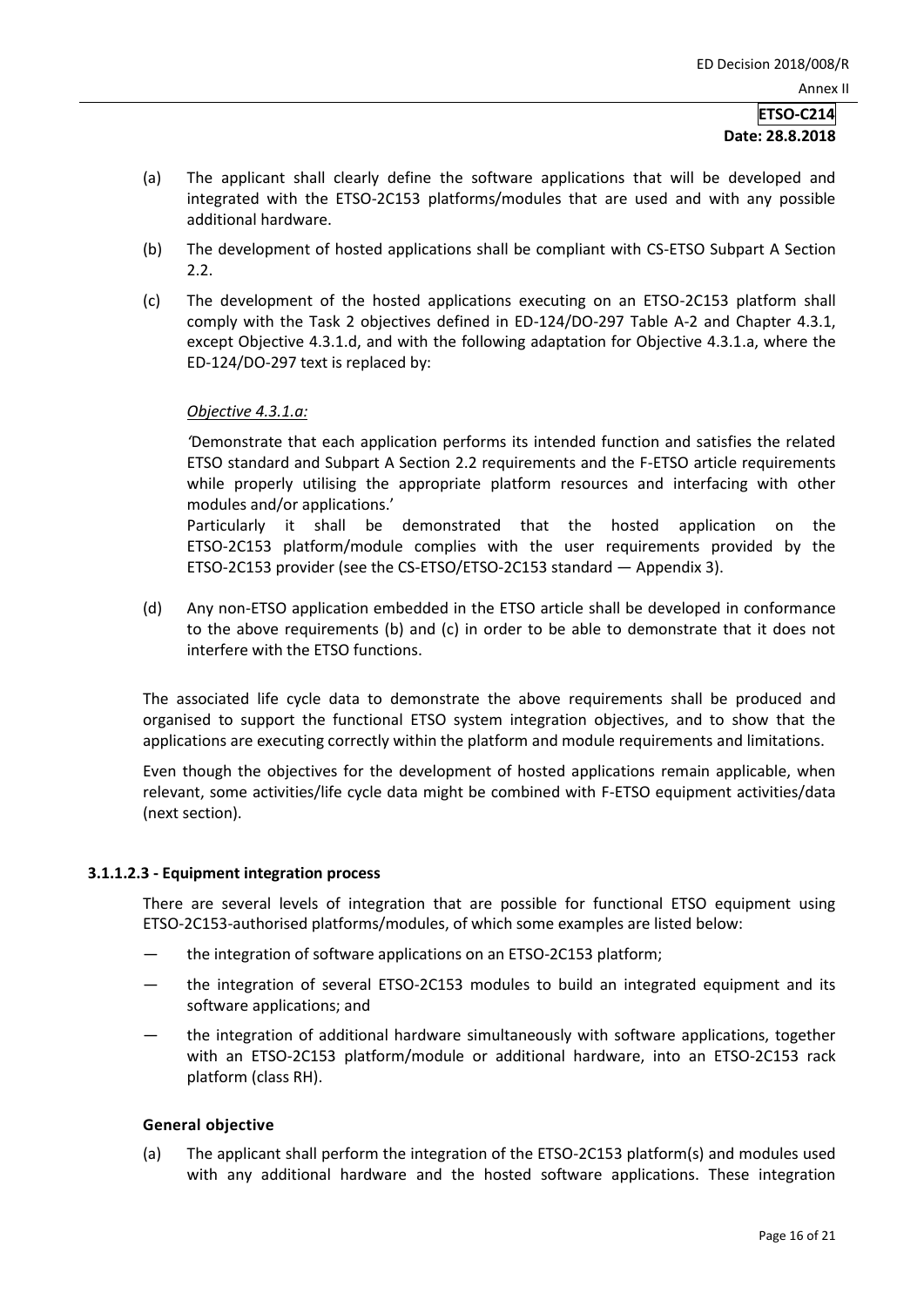activities have to be compliant with the ED-124/DO-297 Task 3 objectives defined in ED-124/DO-297

Table A-3 and Chapter 4.4.1, except Objective 4.4.1.a, and with the following adaptation for Objective 4.4.1.d where the ED-124/DO-297 text is replaced by:

*Objective 4.4.1.d:*

*'Demonstrate compliance with the applicable functional ETSO standards and related MOPS*.'

Note: Even though the integration activities have their own objectives, when relevant, some activities/data might be combined with some activities/life cycle data of the development of the hosted applications (see Section 3.1.1.2.2).

## **Health monitoring and fault management**

(b) The applicant shall describe how the ETSO-2C153 health monitoring and fault management resources are used and integrated with the other platform/modules/application features, resulting in the health monitoring and fault management of the functional ETSO equipment.

In particular:

Principles and mechanisms shall be defined in order to allow the consistent sharing of fault management data between ETSO-2C153 module/platform resources and the functions of the ETSO article.

Recovery mechanisms shall be defined to ensure the continuity of the functions of the ETSO article when needed.

Guidance on health monitoring and fault management can be found in ED-124 Chapters 3.6.1 to 3.6.7.

Guidance about health monitoring and fault management at the platform and application levels respectively can also be found in ED-124 Chapters 3.1.1.b.5 and 3.1.2.d.

#### **Configuration data/parameter data items**

(c) AMC 20-170 Section 5.2 shall be followed.

#### **Use of tools and tool qualification**

(d) AMC 20-170 Section 5.3 shall be followed.

#### **3.1.1.2.4 - Safety assessment**

The safety assessment of the F-ETSO equipment shall consider the possible failures in the ETSO-2C153 platform/modules used in the equipment that are described by the platform provider in their failure modes and effect analysis and the safety assessment of the F-ETSO equipment. If any assumptions have been made at the ETSO-2C153 platform/modules level, they shall be validated by the F-ETSO safety assessment process.

Note: If additional hardware is added to an ETSO-2C153 platform/module, it shall also be considered in the safety assessment.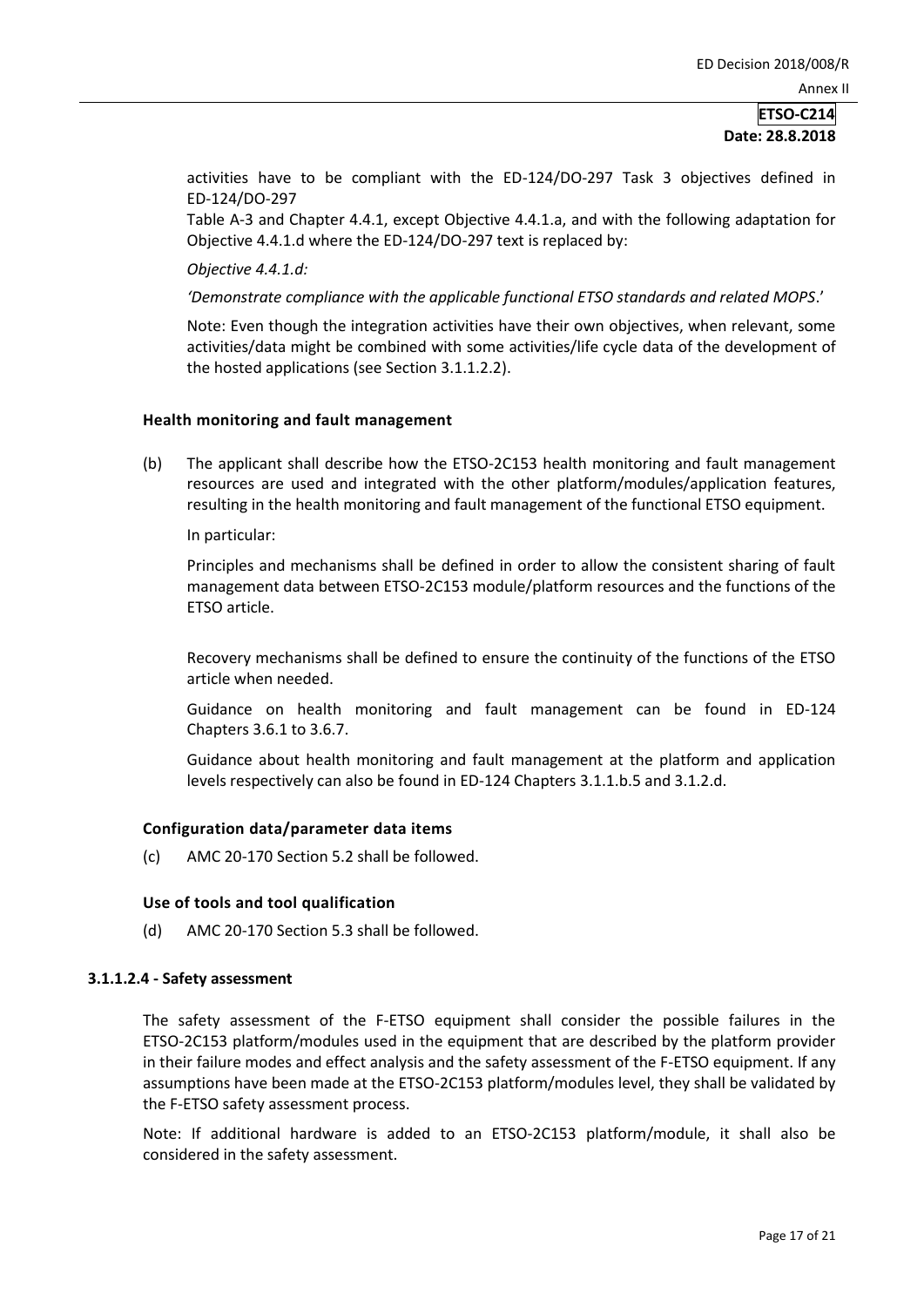#### **3.1.2 - Environmental standard**

The applicant shall demonstrate the compliance of the integrated F-ETSO equipment with the environmental requirements identified in CS-ETSO Subpart A paragraph 2.1.

If the applicant intends to reuse evidence from an earlier demonstration of compliance achieved by the ETSO-2C153 platform/module, an assessment of the achieved performance shall be performed so as to identify any gaps between the earlier qualification of the ETSO-2C153 platform/module and the intended F-ETSO environment, in compliance with the requirements of Subpart A Section 2.1. The qualification test plan of the F-ETSO shall clearly identify any additional qualification activities and any tests that need to be (re)performed considering the impact of the integration of several hardware platforms/modules, as well as the possible differences between the intended environment of the F-ETSO equipment and the environment for which the ETSO-2C153 platform/modules were qualified.

#### **3.1.3 – Software**

See Section 3.1.1.2.2 of this ETSO standard.

## **3.1.4 – Airborne electronic hardware**

See Section 3.1.1.2.1 of this ETSO standard.

#### **3.2 - Specific**

The installation manual shall include all the data necessary for the proper installation and use of the F-ETSO equipment.

The installation manual shall document a means to ensure the compatibility between the authorised ETSO-2C153 platform/module and the authorised F-ETSO article. In particular, the installation manual shall provide compatibility and mixability information between the IMA ETSO-2C153 platform/module and the F-ETSO hosted application(s).

## **3.2.1 Failure condition classification**

See CS-ETSO Subpart A paragraph 2.4.

The failure condition classification that is appropriate for the ETSO article will not be driven by this ETSO standard, but driven by the intended aircraft function and the minimum classification indicated in the functional ETSO standard with which the ETSO article is intended to comply.

#### **4 - Marking**

## **4.1 - General**

See CS-ETSO Subpart A paragraph 1.2.

#### **4.2 - Specific**

The applicant shall mark the ETSO article with ETSO-C214 and the selected class of the equipment: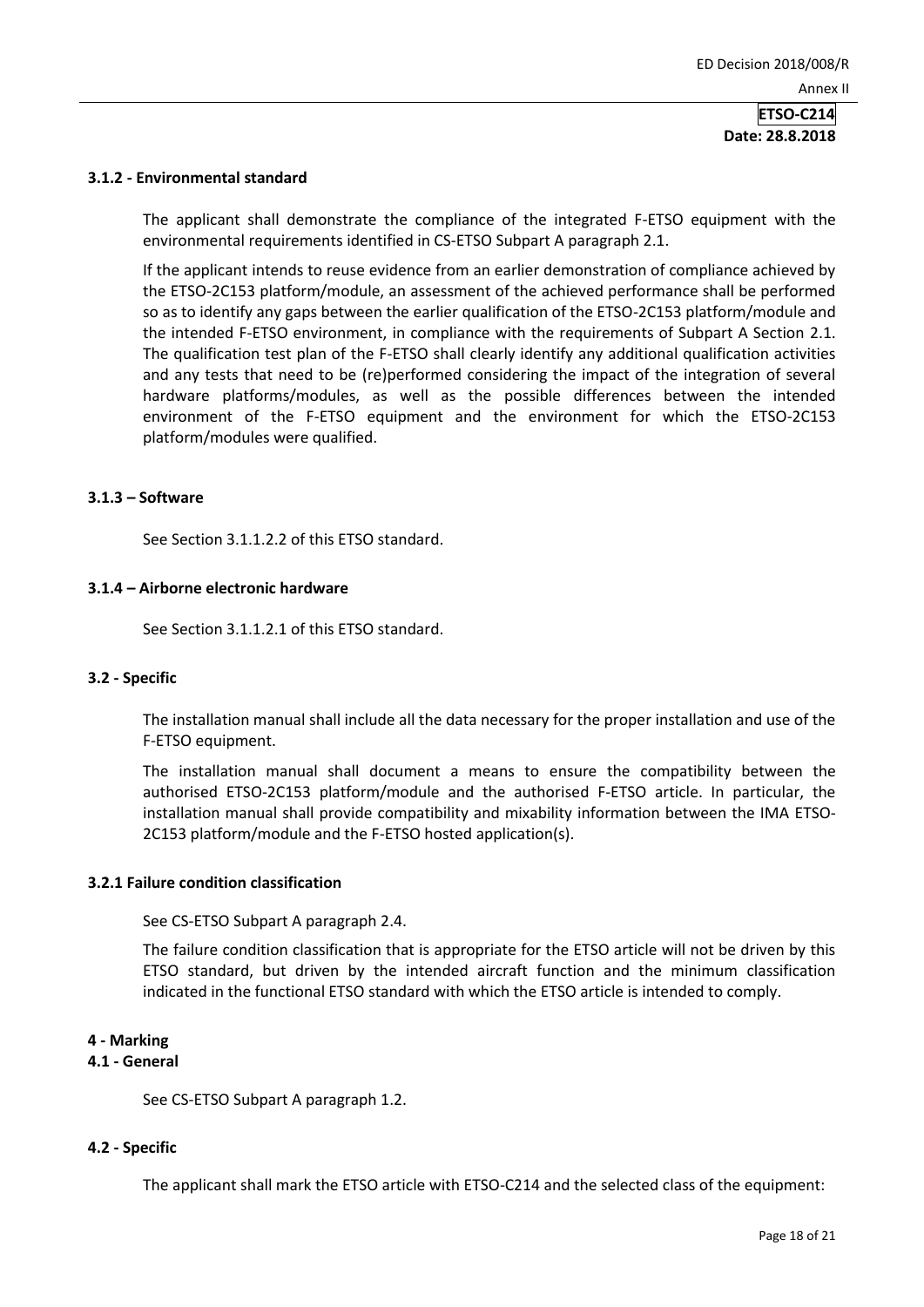- ETSO-C214 'Open', or
- ETSO-C214 'Closed'.

The applicant shall maintain the original ETSO marking of the ETSO-2C153 platform and modules used in the F-ETSO equipment. When the technique of electronic marking was used, this electronic marking shall remain available, even after having developed additional software.

## **5 - Availability of referenced document**

See CS-ETSO Subpart A paragraph 3.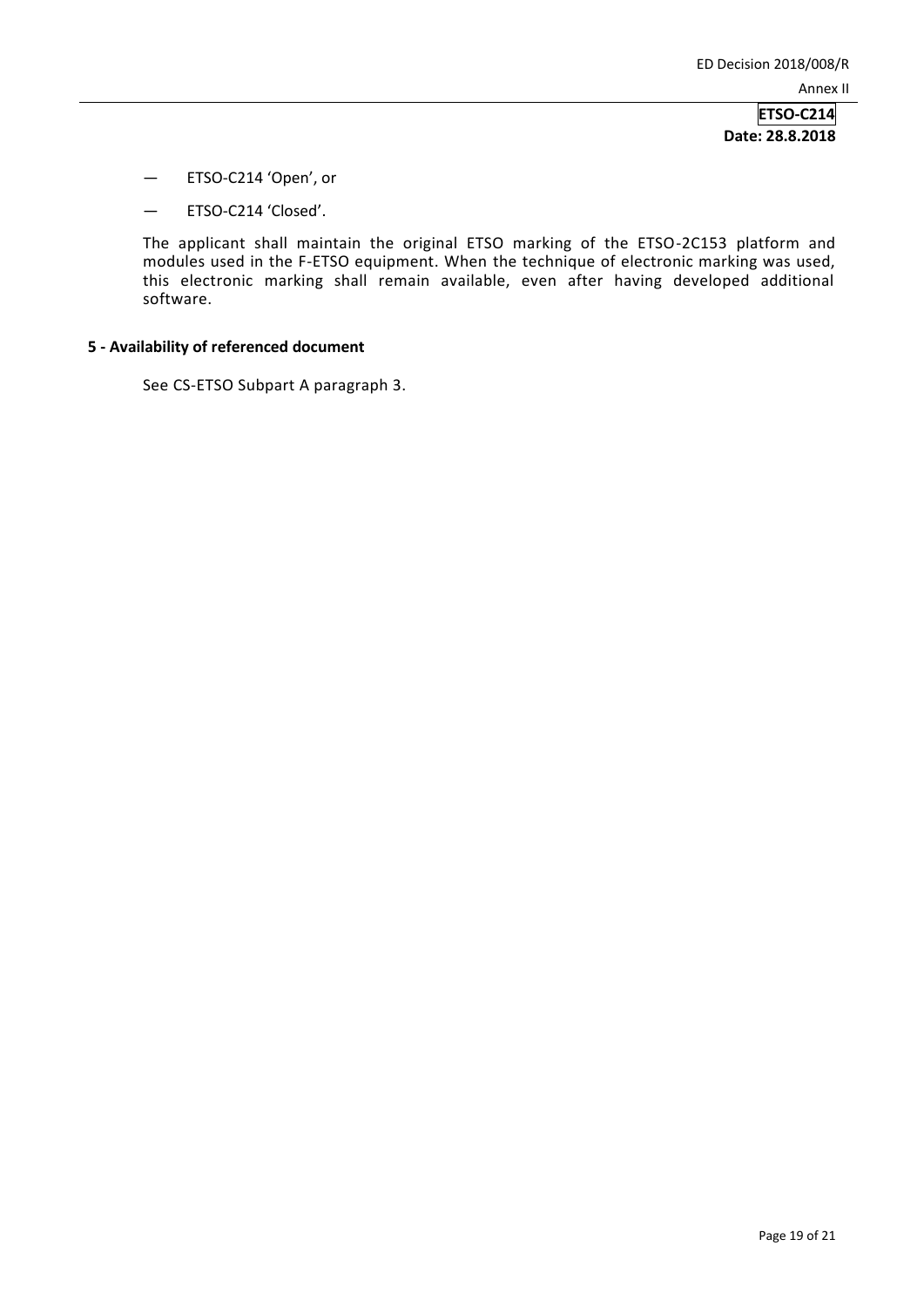## **Appendix 1 for 'open' class IMA equipment**

This Appendix is applicable to 'open' class IMA equipment.

#### **1 - IMA resources of 'open' class equipment**

When the C214-ETSO article is of 'open' class, the F-ETSO applicant needs to properly characterise and document the resulting platform resources and partitioning features for the next user.

Three main cases of 'open' equipment are distinguished in order to adapt the requirements to the development specificities of the F-ETSO article as follows:

> a) When the applicant uses only one ETSO-2C153 platform and does not augment its resources, as illustrated below:



…then the applicant shall describe the use of the original ETSO-2C153 platform with regard to the ETSO-2C153 Appendix 3 data (such as the user guide) and describe the remaining resources with respect to that Appendix 3 data so that it is clear which shared resources remain available for future incremental development by an independent user or aircraft manufacturer. In particular, the resources that are used and allocated shall be described and quantified.

b) When the F-ETSO equipment integrates multiple ETSO-2C153-authorised resources without augmenting the IMA sharing capability, as illustrated below:



Shared resources of the F-ETSO equipment